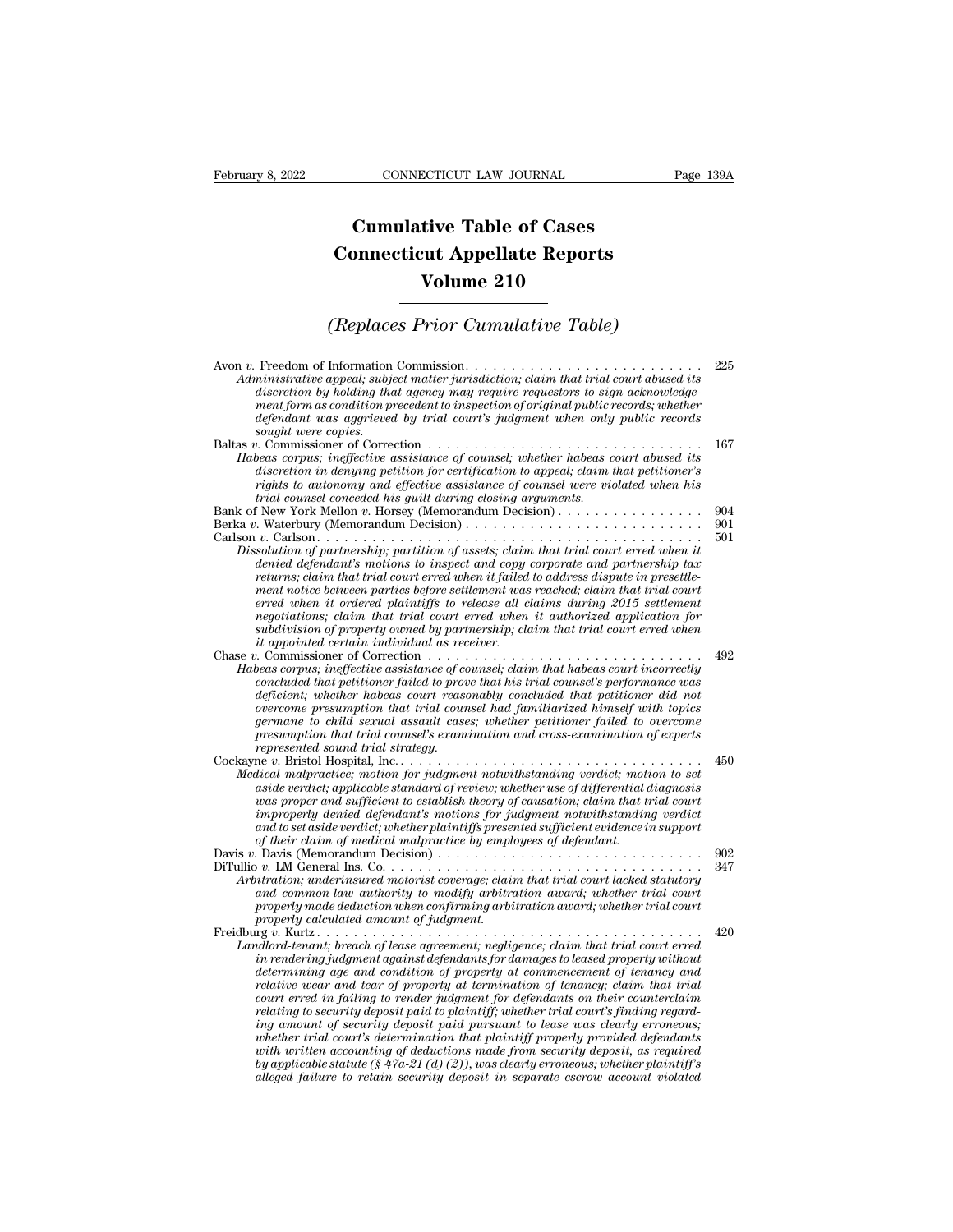*§ 47a-21 (h) or Connecticut Unfair Trade Practices Act (CUTPA) (§ 42-110a et seq.).*

Page 140A CONNECTICUT LAW JOURNAL February 8, 2022<br>  $\oint 47a-21$  (h) or Connecticut Unfair Trade Practices Act (CUTPA) ( $\oint 42-110a$ <br> *et seq.*).<br>
Glanz *v.* Commissioner of Motor Vehicles . . . . . . . . . . . . . . . . . *Administrative appeal; suspension of Motor Vehicles Att (CUTPA) Administrative apq.).*<br> *Administrative appeal; suspension of motor vehicle operator's license by defendant*<br> *Administrative appeal; suspension of motor Commissioner of Motor Vehicles pursuant to statute (§ 14-227b); whether presumption in § 14-227b (g) that results of blood alcohol tests commenced within two hours of operation were sufficient to indicate plaintiff's blood alcohol content at time of operation violated plaintiff's right to due process under United States constitution; whether trial court erred in concluding that exception for rising blood alcohol content contained in criminal statute (§ 14-227a (b)) did not apply Commissioner of Motor Vehicles pursuant to statute (§ 14-227b); whether pre-<br>sumption in § 14-227b (g) that results of blood alcohol tests commenced within<br>two hours of operation were sufficient to indicate plaintiff's bl* Sumption is  $9$  H-227b (g) that results of blood alcohol tests commenced within<br>two hours of operation were sufficient to indicate plaintiff's blood alcohol content<br>at time of operation violated plaintiff's right to due pr *Dissolution is 1-2-2.10 (g) wat results of oblaintigf's blood accolution is the process commenta at time of operation volated plaintiff's right to due process under United States constitution; whether trial court erred in that trial court wire supplied plaintiff's right to due process under United States*<br> *to trial constitution; whether trial court erred in concluding that exception for rising*<br> *blood alcohol content contained in crimina demision, whether trial court erred in concluding that exception for rising*<br>constitution; whether trial court erred in concluding that exception for rising<br>blood alcohol content contained in criminal statute (§ 14-227a ( *abuse of its discretion; whether plaintiff was afforded fair opportunity to present evidence at contempt hearing on contested issues.* Karen *v.* Loftus. . . . . . . . . . . . . . . . . . . . . . . . . . . . . . . . . . . . . . . . . . . . <sup>289</sup> *Dissolution of marriage; postjudgment proceedings; motion for contempt; claim*<br>that trial court improperly limited plaintiff's defense at contempt hearing in<br>deprivation of his due process rights; whether court's scheduli *standard in marriage, postpanyal proceedings, motion to hat trial court improperly limited plaintiff's defense a deprivation of his due process rights; whether court's schabase of its discretion; whether plaintiff was aff* deprivation of his due process rights, whether court's scheduling order reflected<br>abuse of its discretion, whether plaintiff was afforded fair opportunity to present<br>evidence at contempt hearing on contested issues.<br><br>Kiyak *Appear of its discretion, whether plaintiff was afforded fair opportunity to present*<br> *Appear of animal contenpt hearing on contested issues.*<br> *Appear v. Loftus.*<br> *Appear of marriage; motion to open, whether trial cour coidence at contempt hearing on contested issues.*<br> *claim that signally and the constitution of marriage; motion to open, whether trial court applied correct legal standard with respect to plaintiff's motion to open.*<br> *mitted animal control of marriage, motion to open, whether trial court applied correct legal*<br> *mitted and with respect to plaintiff's motion to open.*<br> *mitted animal control officer's disposal orders pursuant to statute thereby authorizing arbitrary enforcement; whether trial court applied correct legal*<br>
standard with respect to plaintiff's motion to open.<br>  $\frac{1}{2}$ . Dept. of Agriculture.<br>  $\frac{1}{2}$ . Dept. of Agriculture.<br>  $\frac{1}{2}$ . *duation of marriage, motion to open, unedier rial court uppied correct legal*<br>tandard with respect to plaintiff's motion to open.<br>  $\therefore$  Dept. of Agriculture.<br>  $\therefore$  and of animal control officer's disposal orders pursuan *upholding animal control officer's disposal orders; whereast of animal control officer's disposal orders pursuant to statute (§ 22-358); elaim that § 22-358 (c) was unconstitutionally vague as applied because it permitted officer abused of animal control officer's disposal orders pursuant to statute (* $\S$  *22-358)*; cleair that  $\S$  22-358 (c) was unconstitutionally vague as applied because it per-claim that  $\S$  22-358 (c) was unconstitution *ceal of animal control officed*<br>*claim that* § 22-358 (c) was<br>*mitted animal control officeer*<br>*thereby authorizing arbitrar*<br>*due process was violated bec*<br>*upholding animal control of*<br>*cer's expert testimony.*<br>3 Indust mitted animal control officers to issue disposal orders as they deem necessary,<br>mitted animal control officers to issue disposal orders as they deem necessary,<br>thereby authorizing arbitrary enforcement; whether plaintiff's *Administrative and control of jieers in case inspectively authorizing arbitrary enforcement; whether plaintiff's right to procedural due process was violated because hearing officer used inadequate procedures in upholding regulation taing and ontain performent, whener purintiff s right to procession and applicar sumpholding animal control officer's issuance of disposal orders; whether hearing officer abused his discretion by admitting and vehicles was counted occurs as in any officer issuance of disposal orders; whether hearing*<br>*vipholing animal control officer's issuance of disposal orders; whether hearing*<br>*officer abused his discretion by admitting and difficer abused his discretion by admitting and considering animal control officer abused his discretion by admitting and considering animal control officer's expert testimony.*<br>
3 Industries, LLC v. Commissioner of Motor *was illegal; whether contract for expedited service in releasing vehicle, executed by plainting*<br> *by plainting*, LLC v. Commissioner of Motor Vehicles.<br> *by initiation appeal, motor vehicles; claim that federal law preempted any state*<br> *regulation that purported to prohibit fee that plaintiff charged towier the commissioner of Motor Vehicles.*<br> *towistrative appeal; motor vehicles; claim that federal law preempted any state* regulation that princypored to probibit fee that plaintiff charged for release of motor vehic *for regulation that purported to prohibit fee that plaintiff charged for release of motor*<br>*vehicle subject to nonconsensual tow; claim that trial court improperly concluded*<br>*that tow at issue was nonconsensual and that vehicle subject to nonconsensual tow; claim that trial court improperly concluded*<br>that tow at issue was nonconsensual and that fee charged for release of vehicle<br>was illegal; whether contract for expedited service in rel *Negligence; premises liability; businessimal and that the charged for release of vehicle*<br>was illegal; whether contract for expedited service in releasing vehicle<br>was illegal; whether contract for expedited service in rel *by plaintiff and tow driver who retrieved vehicle, transformed nonconsensual tow into consensual tow; claim that trial court improperly concluded that contract for expedited release of vehicle was void as against public p trial court courter courter of experiment in the trial service in realising between the plaintiff and tow driver who retrieved vehicle, transformed nonconsensual tow into consensual tow; claim that trial court improperly of patrialy and tow arree and terred in the trial court improperly concluded that contract*<br>for expedited release of vehicle was void as against public policy.<br>Im v. Donut Delight, Inc. . . . . . . . . . . . . . . . . . . *to submit supplemental or amended jury interrogatories.* Marshall *v.* Commissioner of Motor Vehicles . . . . . . . . . . . . . . . . . . . . . . . . . . <sup>109</sup> *Administrative appeal; suspension of motor vehicle operatoric influence; premises liability; business invitee; whether record was adequate pursuant to rules of practice (§§ 61-10 (a) and 63-8 (a)) to review plaintiff's cl Commissioner of Motor Vehicles since, wherear record was adequate pursuant to rules of practice (§§ 61-10 (a) and 63-8 (a)) to review plaintiff's claim that trial court erred in denying plaintiff's motion to set aside ver court erred in denying plaintiff's motion to set aside perdict; reviewability*<br>*court erred in denying plaintiff's motion to set aside verdict; reviewability*<br>of inadequately briefed claim that trial court erred in denyin *did coart erred in denging pairing similarity similarly interior set assige pairing plaintiff's motion*<br>to submit supplemental or amended jury interrogatories.<br>If  $v$ . Commissioner of Motor Vehicles  $\ldots$ ,  $\ldots$ ,  $\ldots$ , *arresting officer's failure to mail report of incident to department within three business days of plaintiff's arrest as required by § 14-227b (c) rendered it unre-*Commissioner of Motor Vehicles pursuant to statute (§ 14-227b); claim that trial<br>court improperly concluded that Department of Motor Vehicles hearing officer<br>did not abuse her discretion by admitting certain exhibit into e

*liable.*

court improperly concluded that Department of Motor Vehicles hearing officer<br>did not abuse her discretion by admitting certain exhibit into evidence; whether<br>arresting officer's failure to mail report of incident to depart *Administrative appeal; claim that trial court improper to find that trial court improperties days of plaintiff's arrest as required by*  $\S 14-227b$  (*c*) *rendered it unreliable.*<br> *Administrative appeal; claim that trial arresting officer's failure to mail report of incident to department within three*<br>*business days of plaintiff's arrest as required by* § 14-227b (c) rendered it unre-<br>*liable.*<br>*I* Investors, L.P. v. Lakner (Memorandum D *denying plaintiffs' application for two new source air permits; whether regulation (§ 22a-174-29 (b) (2)) required calculation of maximum allowable stack concentration for emissions of mercury at discharge point or property line; whether* Find court properly interpreted and properly distribution of the different problem in State Crematorium, LLC v. Dept. of Energy distributions appeal from decision of Commissioner of Energy and Environmental Protection den *present case; whether trial court improperly adjudicated issues not raised in annistrative appeal; claim that trial court improperty assmissed administrative* appeal from decision of Commissioner of Energy and Environmental Protection denying plaintifits' application for two new source air premists *denying plaintiffs' application for two new denying plaintiffs' application for two new d*<br> *(§ 22a-174-29 (b) (2)) required calculation for emissions of mercury at discrial court properly interpreted and app<br>
present cas*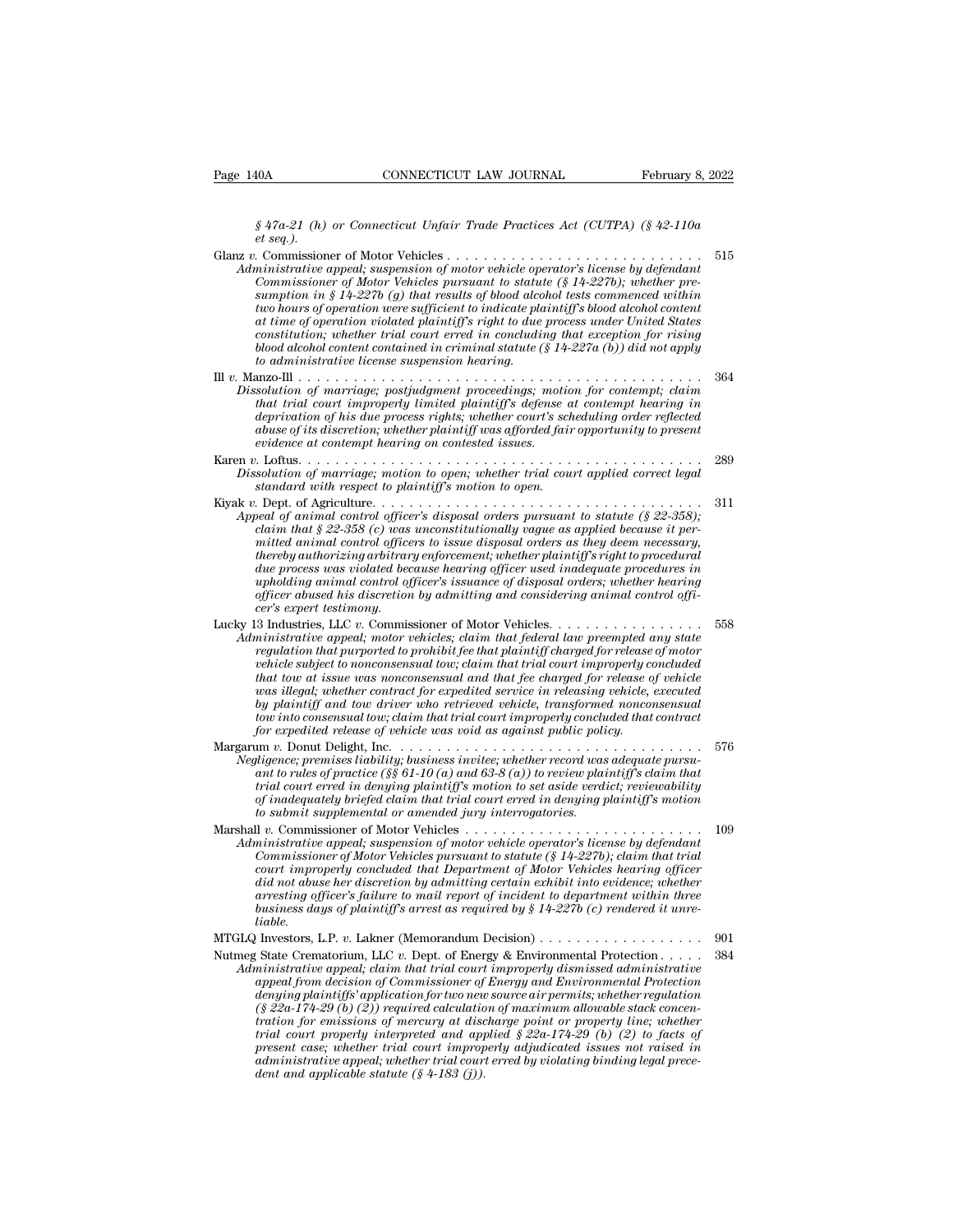| February 8, 2022<br>CONNECTICUT LAW JOURNAL                                                                                                                                                                                                                                                                                                                                                                                                                                                                                                                                                                                                                                                                                                                            | Page 141A                   |
|------------------------------------------------------------------------------------------------------------------------------------------------------------------------------------------------------------------------------------------------------------------------------------------------------------------------------------------------------------------------------------------------------------------------------------------------------------------------------------------------------------------------------------------------------------------------------------------------------------------------------------------------------------------------------------------------------------------------------------------------------------------------|-----------------------------|
| O'Brien v. Commissioner of Correction (Memorandum Decision) $\dots \dots \dots \dots$                                                                                                                                                                                                                                                                                                                                                                                                                                                                                                                                                                                                                                                                                  | 901                         |
| Dissolution of marriage; whether trial court had subject matter jurisdiction over<br>parties' premarital agreement; whether trial court abused its discretion in<br>assigning defendant's separate property interests pursuant to parties' premarital<br>agreement; claim that trial court erred in not placing total value on defendant's<br>business interests pursuant to statute (§ 46b-81 $(c)$ ); whether trial court abused<br>its discretion in assigning outstanding debt on parties' line of credit to plaintiff.                                                                                                                                                                                                                                            | 401                         |
| Negligence; negligent infliction of emotional distress; premises liability; reckless-<br>ness; whether trial court erred in granting in part defendant's motion to strike;<br>whether trial court erred in granting defendant's motion for summary judgment;<br>adoption of trial court's memoranda of decision as proper statements of relevant<br>facts and analyses of applicable law on issues.                                                                                                                                                                                                                                                                                                                                                                    | 82                          |
| Summary process; claim that trial court erred by holding that plaintiff did not<br>acquire from its predecessor in title, pursuant to quitclaim deed, right to evict<br>defendant; claim that trial court erred by dismissing summary process action<br>on ground that plaintiff's sole member did not have bona fide intention to use<br>dwelling as principal residence; claim that trial court erred by dismissing sum-<br>mary process action on basis of court's posttrial consideration of extra-record<br>evidence, namely, prior summary process action brought by plaintiff's predeces-<br>sor in title against defendant.                                                                                                                                    | 548                         |
| Dissolution of marriage; mootness; subject matter jurisdiction; whether trial court<br>erred when it entered pendente lite order related to travel restrictions; whether<br>trial court erred when it entered certain orders.                                                                                                                                                                                                                                                                                                                                                                                                                                                                                                                                          | 327                         |
| Probate appeal; whether Superior Court correctly determined that it lacked subject<br>matter jurisdiction over appeal from Probate Court decree approving final<br>account on basis that appeal was untimely.                                                                                                                                                                                                                                                                                                                                                                                                                                                                                                                                                          | 278                         |
| Negligence; summary judgment; whether trial court properly rendered summary<br>judgment for defendant; whether trial court correctly determined that plaintiffs<br>failed to demonstrate existence of genuine issue of material fact as to whether<br>alleged sexual assaults were reasonably foreseeable.                                                                                                                                                                                                                                                                                                                                                                                                                                                             | 903<br>435                  |
| Probate appeal; trusts; claim that defendant violated in terrorem clauses contained<br>in will and trust agreement; whether defendant filed creditor's claim against<br>estate in violation of in terrorem clauses contained in will and trust agreement;<br>whether in terrorem clauses prohibiting beneficiaries of will and trust from<br>challenging any action taken by fiduciary were unenforceable as matter of pub-<br>lic policy.                                                                                                                                                                                                                                                                                                                             | 66                          |
| Labor law; administrative appeal; whether trial court properly concluded that deci-<br>sion of defendant State Board of Labor Relations was erroneous as matter of law<br>and predicated on factual findings that were not supported by record; adoption<br>of trial court's memorandum of decision as proper statement of facts and applica-<br>ble law on issues.                                                                                                                                                                                                                                                                                                                                                                                                    | 529                         |
| Alleged deprivation of plaintiff inmate's federal constitutional rights; motion to<br>dismiss; whether defendants were entitled to statutory (§ 4-165 (a)) immunity;<br>whether trial court properly dismissed plaintiff's claims brought pursuant to<br>federal statute (42 U.S.C. § 1983) on basis of doctrine of qualified immunity.                                                                                                                                                                                                                                                                                                                                                                                                                                | 239<br>$\sim$ $\sim$ $\sim$ |
| Cruelty to persons; disorderly conduct; competency; whether trial court violated<br>defendant's sixth amendment right to present defense by failing to take adequate<br>procedural measures before ruling that victim was incompetent to testify at<br>defendant's trial; whether trial court abused its discretion when it declined to<br>contemporaneously observe victim before ruling on his competency to testify at<br>trial; whether trial court abused its discretion when it denied defendant's motion<br>to have victim examined by independent expert witness before ruling on victim's<br>competency to testify; whether trial court abused its discretion when it denied<br>defendant's motion to sanction prosecution for intimidating potential defense | 130                         |